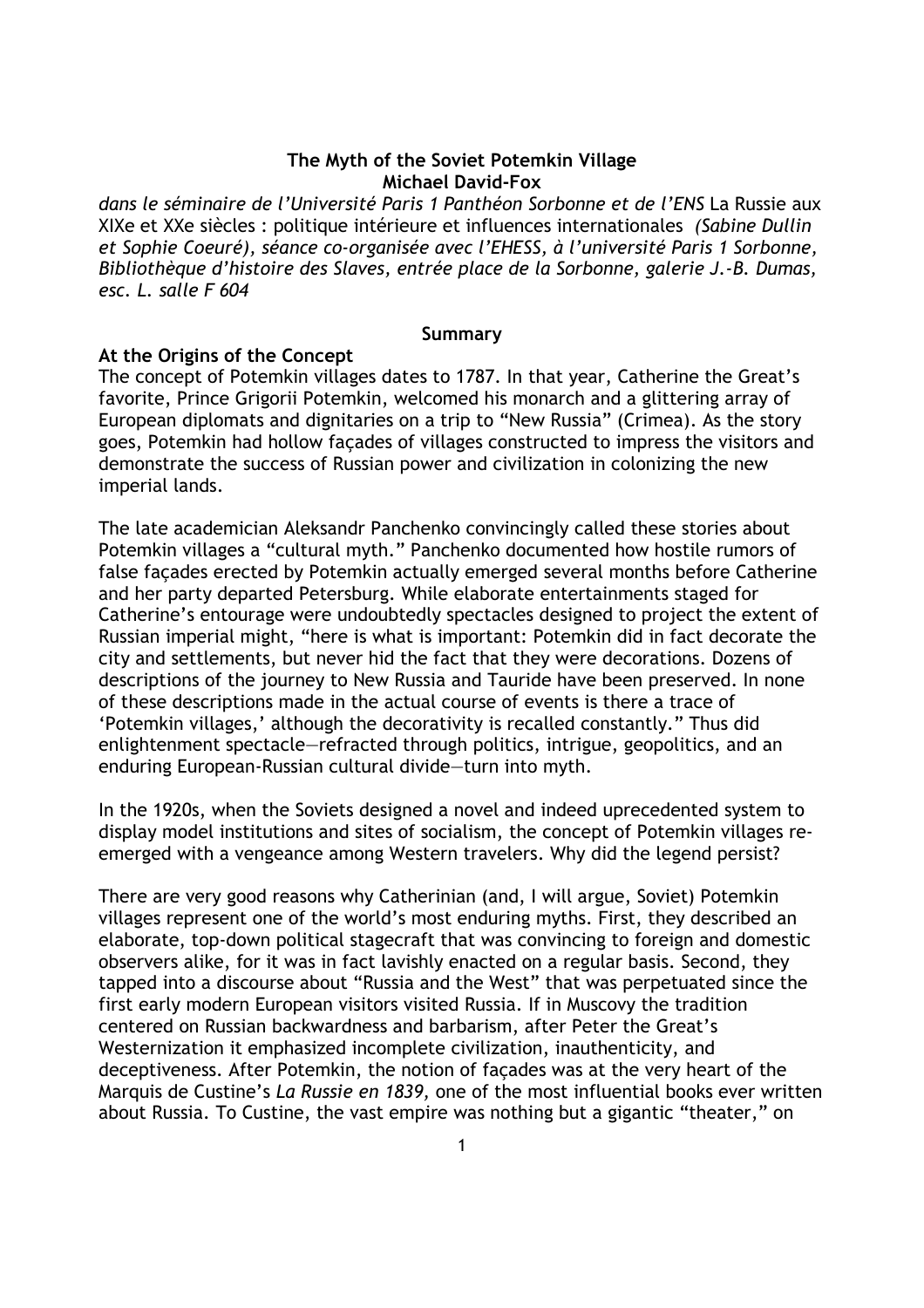whose stage Russians were less interested in being civilized than making Europeans believe they were so. To scratch a Russian European was to find an Asiatic Tatar. But European stereotypes about Asiatic Russia were embedded in a much broader and more consequential comparison between "Russia and the West." During the rise of Russian national consciousness in the nineteenth century, assertions of superiority and inferiority became central on both sides of the European-Russian relationship. The Potemkin village myth tapped into this contest of mutual evaluation, which was heavily inflected by geopolitics. By exposing Russian achievements as staged, the accusations about Potemkin villages exposed Russia itself as mendacious.

In the period after 1917, the constant evaluations of superiority and inferiority, intertwined in complicated ways by Western visitors and Soviet cultural diplomats, became even more ubiquitous and more powerful, because for the first time large numbers of Westerners believed socialism (but not Russia) was in certain ways superior, and because of the controversial nature of Soviet ideological claims to be creating a more advanced society.

### **Potemkin Villages in the 1920s**

Thus, a remarkable resurgence of accusations about Potemkin villages occurred in the 1920s, when the Soviets invented a unique system of receiving foreign visitors that centered around model institutions. Foreigners who remained unconvinced frequently labeled these places Potemkin villages, implying that there was something primordially Russian about Soviet practices. The Hungarian poet Gyula Illyés wrote in his travelogue from the early 1930s of a "Potemkin complex" in which "the eye becomes a magnifying lens making an elephant out of a flea, while at other times it turns a cow into a mole..."

There were good reasons that visits to selected sites became the linchpin of presenting the Soviet system to outside visitors. Prima facie conditions—what visitors could see, smell, and feel in the here and now—were hardly favorable for the kind of awed public praise from visitors that the Soviets craved and, in this era, so often received. Getting beyond outsiders' often negative first impressions, reshaping the perception of general conditions, became a crucial task of presenting the Soviet Union to Western visitors. Designating models became a quintessential practice for a group of revolutionary modernizers with scarce resources in a sea of "backwardness."

But model-based methods of guiding and teaching foreign visitors—which became known in the 1920s as "cultural show" [*kul'tpokaz*]—also held a deep and manyfaceted ideological resonance. Model communities, such as those rehabilitating prisoners or forging new people, harked back to utopian socialist community-based blueprints for socialism and the religious, political, and experimental communes with which socialist utopianism was historically intertwined in both Russia and Western countries.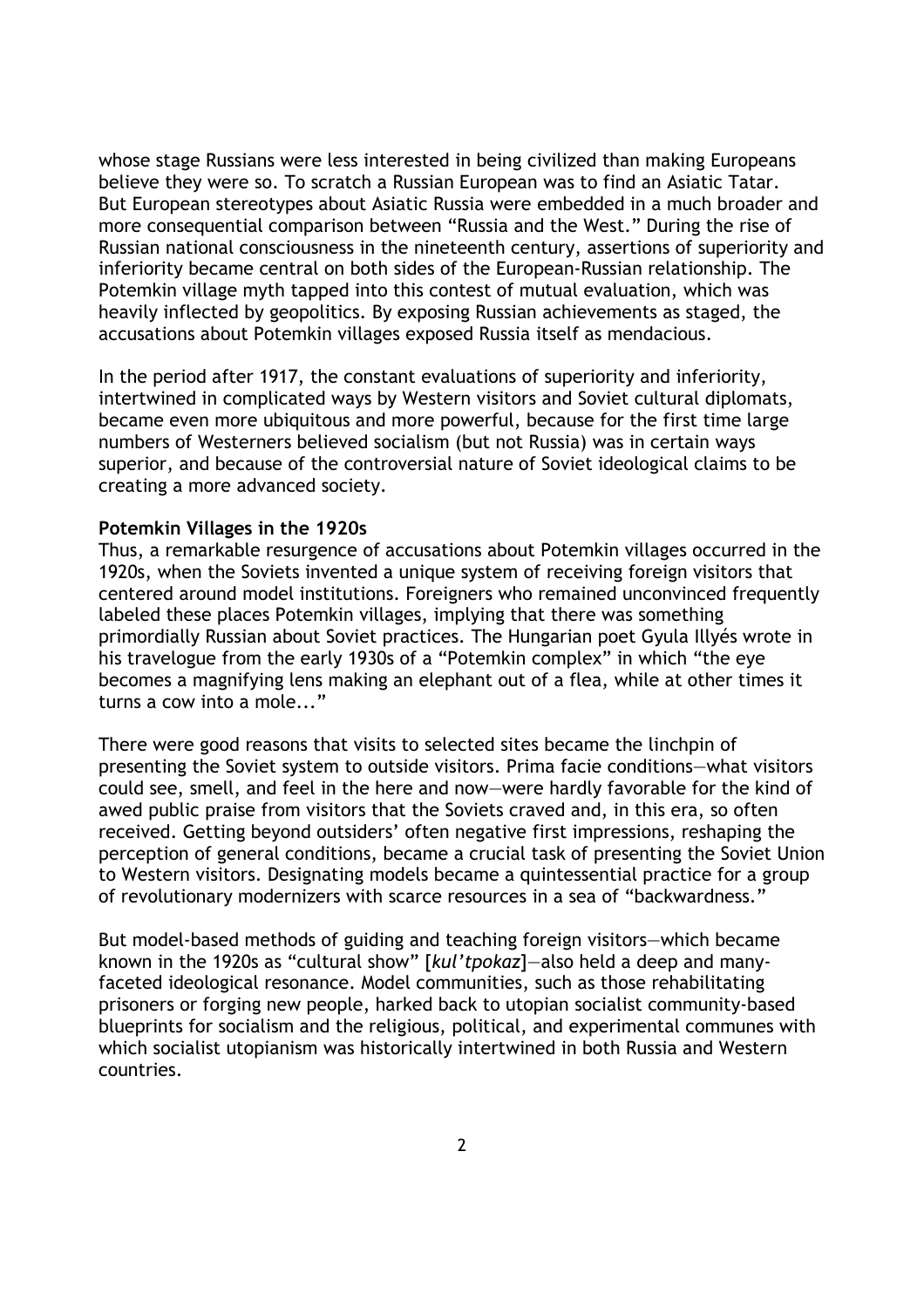But were the Soviet "sites of socialism" really Potemkin villages? If Potemkin villages are taken to mean façades erected to fool visitors, in this case foreign travelers, I will argue that the answer is no.

In looking at the places foreigners were shown in the interwar period, it is useful to make a distinction between *showcases,* a relatively small group of places that were substantially influenced by the fact that they became the most prominent destinations for foreign visitors, and a broader number of working institutions designated as *models* [*obratsovyi*] within various Soviet hierarchies. These models were also sites that came to be considered desirable for foreign eyes. Each of these labels is an ideal type: not all showcases were created as such, certain parts of institutions could evolve into showcases for foreigners, and even those places designed most deliberately for foreign eyes also played major roles for Soviet actors and audiences. Even the relatively small number of the most famous and well-visited sites historically had major significance not just for visiting dignitaries but internally within the Soviet system. It is also the case that far from all the places visited by foreigners were either show or model institutions. A larger number of sites were simply in good enough condition that they made it onto long lists of places approved for foreign visits.

(In the lecture, examples will be given to show how the Soviet system of displaying model sites functioned in the 1920s and 1930s.)

Soviet "cultural show" thus arose as the increasingly codified practices involved in presenting all these sites of various kinds open to foreigners. All of them were supposed to play the role of microcosms from which foreigners could make positive generalizations about the new Soviet society as a whole. Many states have tried hard to display their most attractive sides; it is the sheer extent of the Soviet effort to shape foreign visitors' views, first and foremost through the presentation of such a large array of models, which was the most distinctive innovation of the Soviet approach to foreign visitors.

#### **Models in Early Soviet and Stalinist Culture**

The significance of model institutions was hardly limited to "cultural show" directed at foreigners; simultaneously, they were part of an emerging Soviet and Stalinist domestic order centrally concerned with altering the psyche of its own citizens. The practices and strategies that emerged to convince foreigners arose at the same time that the Soviet state and Soviet culture designed unprecedentedly widespread methods of molding the outlooks of the domestic population.

Model Soviet institutions were widely designated as "model" or "model-experimental" within the wave of institution-building that started after 1917, not because they were later connected to the reception of foreign visitors. Designating models fit in with a deep Soviet political logic of instruction through signals and official approbation; they provided flesh and blood for a future-oriented ideology and culture, anticipating the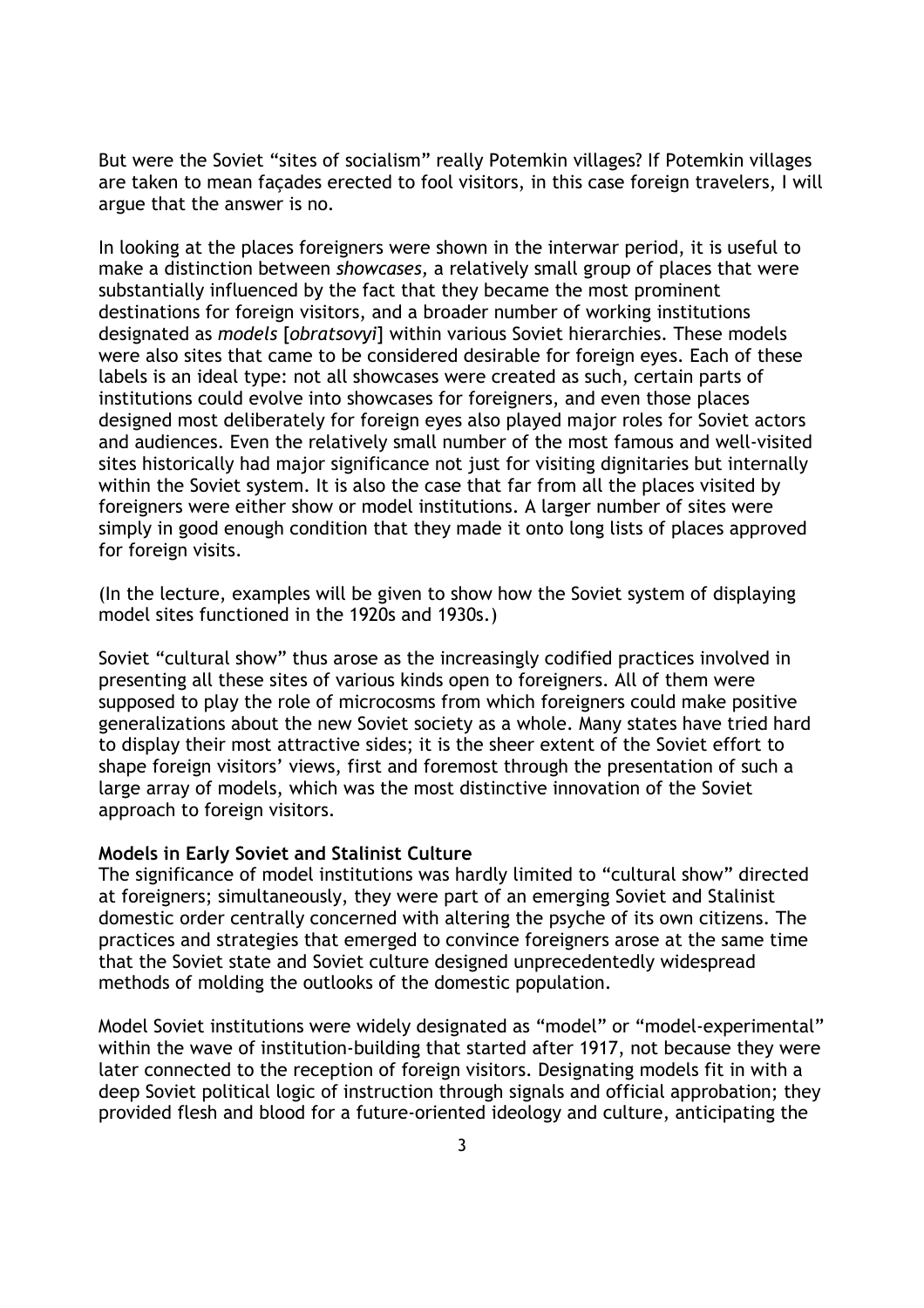centralizing and sacralizing features of Stalin-era Socialist Realism. The need to present images of progress to the world became one more factor spurring the designation of unrepresentative models; lavish and prestigious foreign praise, in turn, demonstrably served to increase the authority of those already designated as special institutions.

(The lecture will give examples of the most important "models" crucial to Soviets, and not only to foreign visitors: factories, the secret police's commune for juvenile delinquents at Bolshevo, and even the city of Moscow as showcase city.)

## **Cultural Show and Socialist Realism**

Even as showcases and models carried with them a sense of pathbreaking exceptionalism inside the Soviet system, cultural show presented them to foreign visitors as miniatures, through which one was encouraged to generalize about the current state of, say, kindergartens or maternity wards throughout the land. Quality would be transformed into quantity. At the same time, perhaps even to the most hard-headed and ruthless Bolsheviks, model sites appeared to hold out the possibility of mapping the future landscape of socialism—the best microcosms would become universal, heralding what socialism could be once the heritage of the past was overcome. This was something not necessarily staged for foreigners.

There was a direct link between "cultural show" directed at foreigners and the doctrine of Socialist Realism" directed at Soviet citizens as it emerged in the early stages of Stalinism. Maxim Gorky was a crucial conduit in this shift. Gorky, who lived in Europe and was extensively involved in presenting the Soviet Union to Western intellectuals in the 1920s, returned in 1929 to make a special tour of model institutions around the USSR, which he wrote about in his new Russian-language journal *Our Achievements*. An explicit goal of the journal was to present the Soviet Union to its own people in a manner similar to the methods developed for foreign visitors. Gorky later became perhaps the key architect of Stalinism in culture and a main voice in the articulation of the new doctrine of Socialist Realism.

There is ample evidence that Soviet politicians, guides, and *apparatchiki* involved in Soviet cultural diplomacy were well aware that many foreigners were skeptical of Potemkin villages. Even highly Sovietophilic visitors to try suddenly to change their schedules in order to foil pre-arranged plans. But the entire system for receiving foreigners worked against allaying distrust of Potemkin villages with more freedom of movement. Quite the opposite; given the overwhelming desire and political need to avoid anything that might spoil a favorable evaluation, the most Soviet hosts could do was to attempt a kind of planned spontaneity: home meetings and teas with selected workers in model apartments.

By the same token, itineraries were controlled and honored visitors were overloaded from morning to night with official meetings, ceremonies, banquets, and festivals precisely to minimize unexpected exploring. Especially in the 1930s, Soviet reception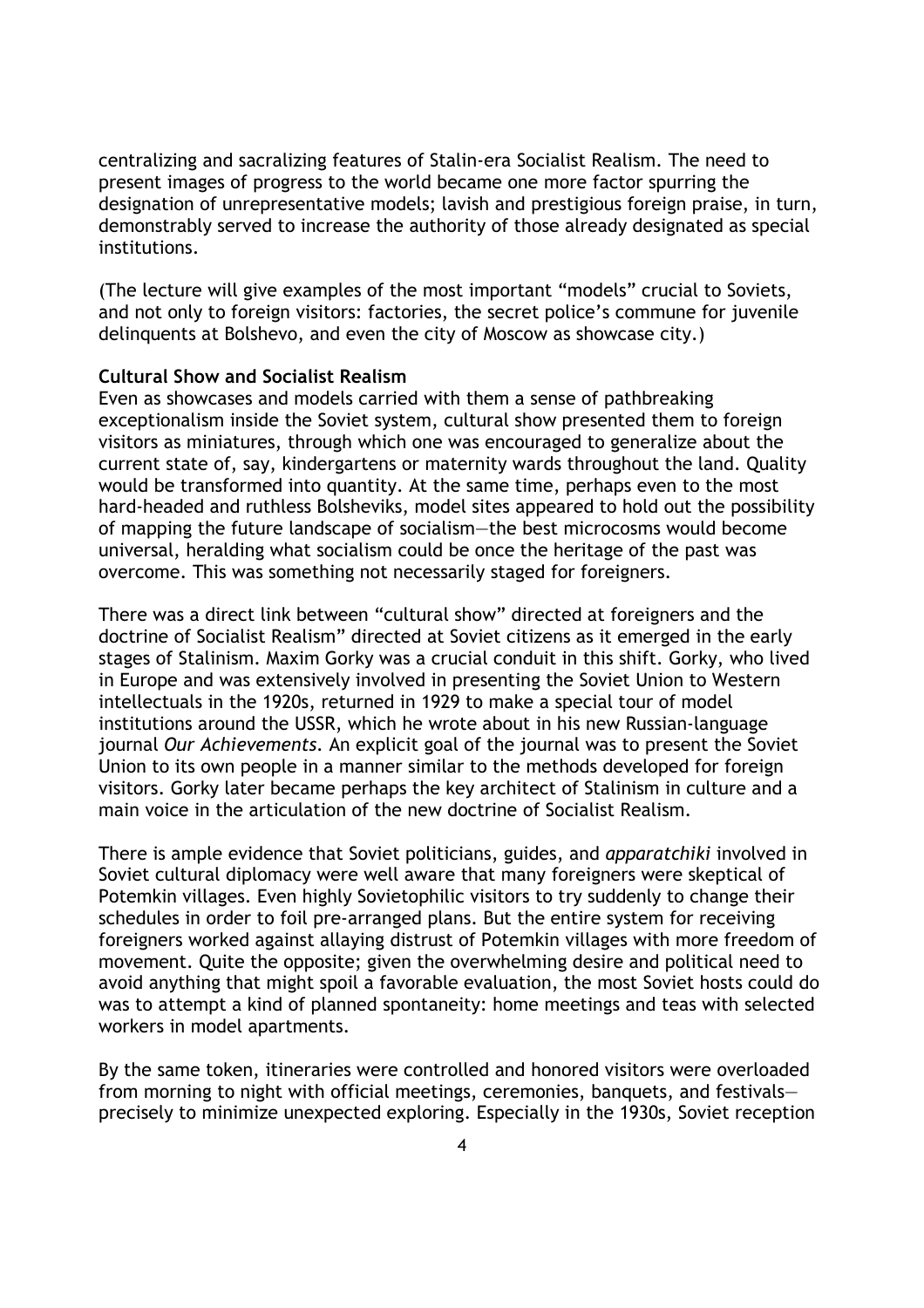of foreigners became invested in planning, limiting, and controlling travelers' freedom of movement; but in so doing, it became impossible to avoid rumors and accusations of Potemkin villages. This I call the Soviet Potemkin village dilemma; this was the circle that the Soviets could not square.

Although the Soviets never resolved the Potemkin village dilemma, their methods of "cultural show" first designed for foreigners, insofar as it was genetically intertwined with socialist realism, should be seen as far more than a mere deception of foreign visitors: they had a profound impact on the Soviet Union itself. Socialist Realism was not only codified in 1934 as the doctrine guiding literature and the arts under Stalinism but, seen in the broadest sense, for decades became the dominant mode of presenting Soviet reality to the Soviets themselves. In other words, Socialist Realism can be understood not only as an aesthetic doctrine but as a core cultural and ideological orientation in the Stalin period, a mode of depicting reality as filled with the promise of showcases.

### **Conclusion**

There was hardly a single model shown to outsiders that did not have its own important role for insiders. It was as if Potemkin's decorated villages had been promulgated on a mass scale to inspire Russian peasants throughout the land. Katerina Clark has called the naming of a "canonical model" to function as a beacon for all lesser examples of the phenomenon a "defining" tendency in Stalinist culture that, she says, was already present in the early 1930s. In my view, this date needs to be pushed back nearly a decade. The promotion of the exceptional miniature—from communes to all sorts of sites and institutions designated as leaders—started off as the key part of early Soviet cultural show, directed at foreign visitors, and moved in ever-more centralized and hierarchical form to the very center of Stalinist culture, the very building blocks of which were imagined and tangible showcases.

However, in the original myth, Potemkin villages were not merely façades for foreign visitors but first and foremost the means to fool Catherine the Great; they can thus be interpreted as a form of self-deception.

There were Soviet practices that did recall that original sense. The "Potemkin methods" witnessed by at least one Western journalist of preparing the *mise en scène* for particularly important visitors such as Bernard Shaw in 1931—cleaning up buildings, evacuating the unsightly sick and homeless children—are also strikingly similar to the preparations made for the visits of top Soviet leaders in the regions, most famously later in Soviet history.

 Ironically, as the nature of Soviet model-building shifted and model sites became less the blueprints of expectant hope and more like altars in a state religion, models acquired the status not merely of experimental or specially designated institutions but of a central means for shaping the world-view of the new Soviet person. As such, they became a primary vehicle of the Soviet Union's trumpeting of its superiority and